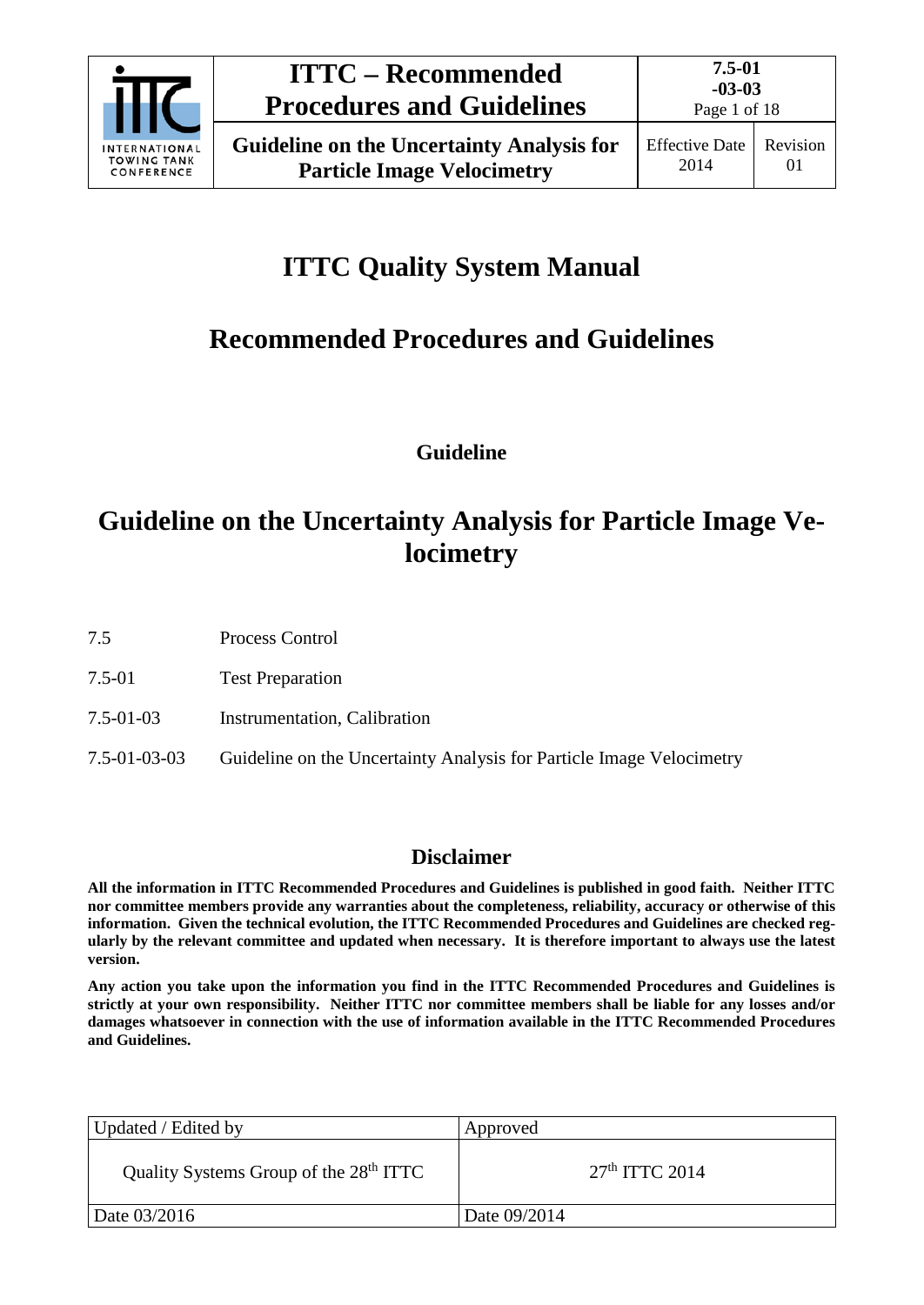

### **Table of Contents**

- **1. [PURPOSE OF GUIDELINE................3](#page-2-0) 2. [SCOPE....................................................3](#page-2-1) 3. [BACKGROUND....................................3](#page-2-2)**
- **4. [A RANGE OF APPROACH FOR PIV](#page-4-0)  [UNCERTAINTY ANALYSIS..............5](#page-4-0)**
	- **4.1 [Component Error Estimation](#page-5-0)  [Approach............................................6](#page-5-0)**
	- **4.2 [System-Level Approach Using a](#page-7-0)  [Simulated PIV Setup and Synthetic](#page-7-0)  [Images.................................................8](#page-7-0)**
	- **4.3 [System-Level Approach Using the](#page-10-0)  Actual [Physical PIV Setup..............11](#page-10-0)**
- **5. [ASSESSMENT OF THE OVERALL](#page-11-0)  [UNCERTAINTY FOR PIV](#page-11-0)  [MEASUREMENT...............................12](#page-11-0) 6. [IMPLEMENTING AND](#page-12-0)  [VALIDATING THE SYSTEM-LEVEL](#page-12-0)  [APPROACH FOR PIV](#page-12-0)  [UNCERTAINTY ANALYSIS............13](#page-12-0)**
- **7. REFERENCES [....................................13](#page-12-1)**
- **[: A SIMPLE MODEL FOR](#page-14-0)  [AN SPIV IMAGING SYSTEM..........15](#page-14-0)**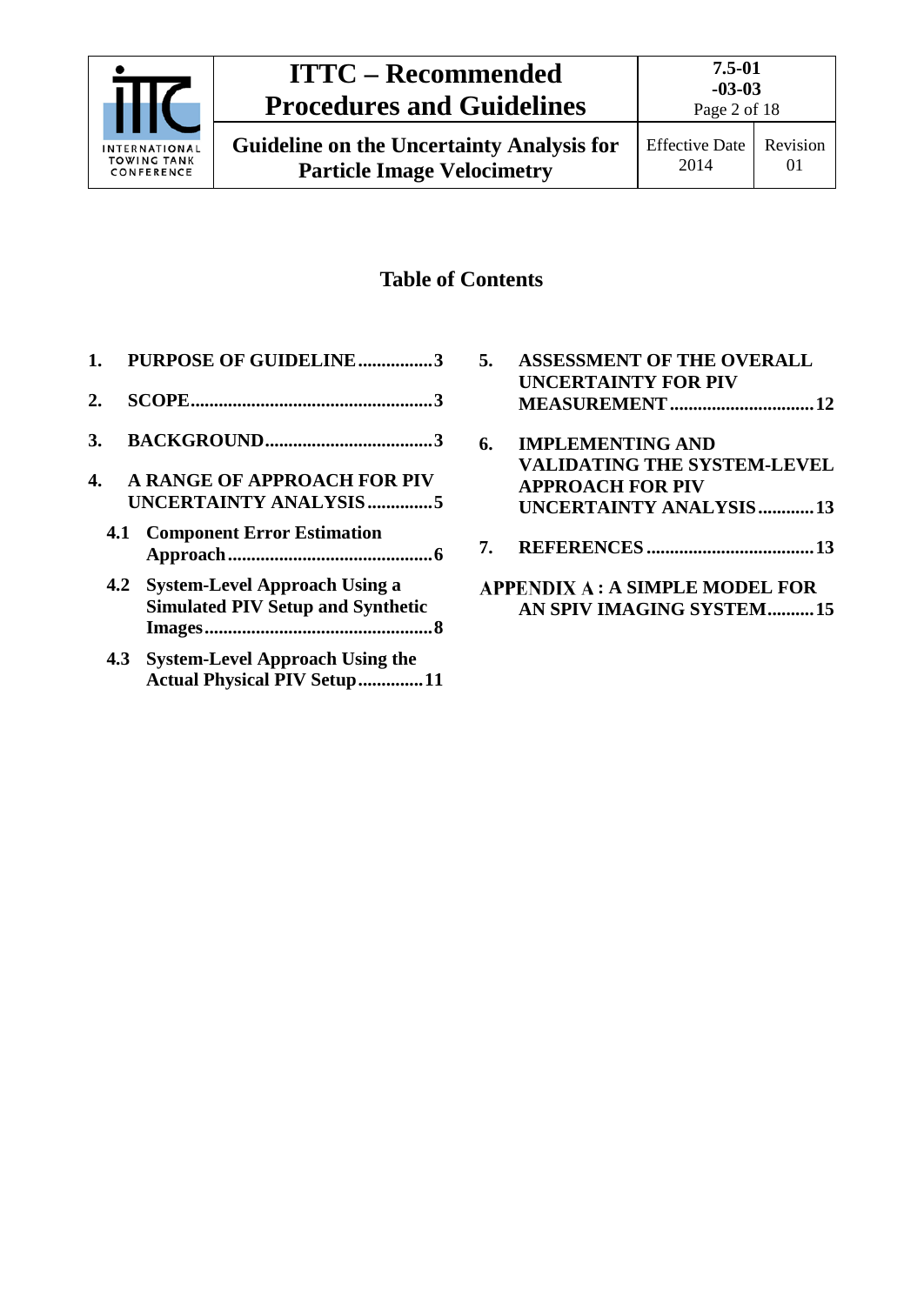

## **Uncertainty Analysis for Particle Image Velocimetry Using a System-Level Approach**

### <span id="page-2-0"></span>**1. PURPOSE OF GUIDELINE**

The primary purpose of the current guideline is to outline a method of analysis of the measurement uncertainty for particle image velocimetry (PIV) and stereo PIV (SPIV). Specifically, this guideline will address error sources due to practical issues related to the applications of PIV in hydrodynamic testing facilities, in addition to error sources inherent to the PIV technique itself.

### <span id="page-2-1"></span>**2. SCOPE**

Uncertainty in the measurement of a physical quantity can be considered on different levels. The measurement device itself will exhibit an inherent level of measurement error, even in the most ideal condition. In addition, once the measurement device is utilized as part of an experiment, other sources of errors specific to the experimental setup will contribute further to the overall measurement uncertainty. There is a large body of literature dealing with the primary error sources inherent to the PIV technique itself, including calibration error, perspective error, and error due to the determination of correlation peaks between the image pairs. However, errors due to issues associated with the applications of PIV/SPIV in large-scale industrial facilities can contribute significantly to the overall measurement uncertainty. These errors include suboptimal seeding, improper light sheet overlap, large velocity gradients in the interrogation regions and in-plane and out-of-plane loss of particles between the image pairs. In practice, these errors are difficult to estimate due to the fact that they vary widely with each specific application. A rigorous approach is needed in order to achieve estimates of these errors in a realistic test environment. This guideline proposes an approach utilizing a combination of the classical component error estimation and error estimates at the system level, in order to deal comprehensively with the measurement uncertainty of the entire system. The proposed approach is general and applies to two-dimensional twocomponent PIV (2D2C PIV) as well as stereo-PIV (SPIV).

### <span id="page-2-2"></span>**3. BACKGROUND**

Particle image velocimetry is a minimallyinvasive quantitative measurement technique suitable for the instantaneous whole-field measurement of spatio-temporal flows. PIV and its variants (stereo-PIV, PTV, etc) have matured considerably over the last decade with many advancements both in the hardware components and in the image-evaluation algorithms. Within the ITTC community, these advancements have led to a broader usage of the technique in a wide range of critical applications.

Uncertainty analysis is an important aspect of any experimental campaign, and this is especially true for PIV measurements. PIV is being increasingly utilized to validate the application of CFD in the design and evaluation of marine vessels and offshore structures; and for such a purpose, it is important to determine the degree of "goodness" of these measurements. Uncertainty analysis for the PIV technique has been a significant focus of the PIV community over the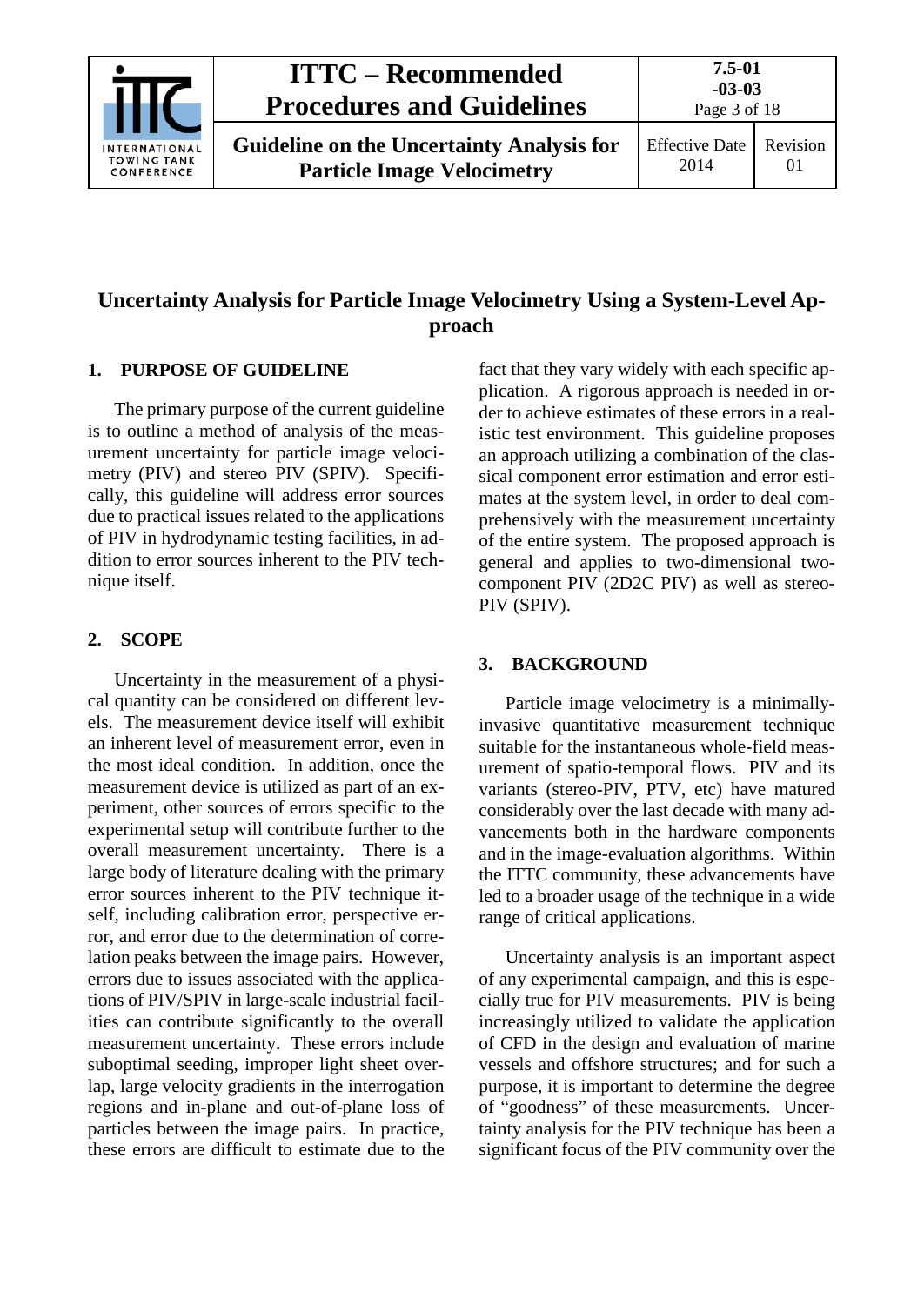|                                                          | <b>ITTC – Recommended</b><br><b>Procedures and Guidelines</b>                         | 7.5-01<br>$-03-03$<br>Page 4 of 18 |                |
|----------------------------------------------------------|---------------------------------------------------------------------------------------|------------------------------------|----------------|
| <b>INTERNATIONAL</b><br><b>TOWING TANK</b><br>CONFERENCE | <b>Guideline on the Uncertainty Analysis for</b><br><b>Particle Image Velocimetry</b> | <b>Effective Date</b><br>2014      | Revision<br>01 |

years, but similar to the PIV technique itself, this area remains an evolving field with rapid development still being made.

Over the years, rapid advancements of the PIV technique have been made with the careful consideration of the measurement uncertainty along the way. For example, Westerweel et al. (1997) utilized both synthetic images of isotropic turbulence and actual measurements of grid-generated turbulence to assess the effect of the window offset technique on the uncertainty of the flow velocity computation. This technique results in a significant increase in the data yield while at the same time optimizing the error in the measurement. By offsetting the interrogation windows according to the mean displacement, the fraction of matched particle images to unmatched particle images is increased, effectively enhancing the signal-to-noise ratio and reducing the uncertainty in the measured particle displacement. Today, most commercial PIV software packages have adopted the multi-pass interrogation schemes with window offset as a standard practice for vector field computation. Prasad et al. (1992) studied the effect of particle image size and concluded that particle image size on the order of one pixel leads to an undesirable effect called pixel locking, but large particle image size (>4 pixels) leads to broadening of the correlation peaks and thus a lower signalto-noise ratio. Today, it is a commonly accepted practice to tailor the particle size or the pixel resolution so the particle image size is on the order of 2-4 pixels in diameter.

Due to the hard work of these and other investigators, the PIV community today has a good understanding of how to optimize the accuracy of the measurement. We know, for example, that the average particle displacement should be on the order of  $\frac{1}{4}$  of the window size (Keane & Adrian, 1990) and that it is desirable to have around 10 particles within an interrogation window (Keane & Adrian, 1991). We also

know that the uncertainty in the measurement can drastically increase with velocity gradient within the interrogation window (Keane & Adrian, 1992). The Detailed Flow Measurement Techniques Committee has compiled these knowledge and "best practices" into a guideline on PIV application in tow tanks and cavitation tunnels (ITTC 7.5-02-01-04) with the primary goal of assisting the adoption of this measurement technique within the ITTC community.

Even though the consideration of measurement accuracy has been an integral part of advanced PIV developments over the years, analysis of the measurement uncertainty has for the most part been isolated to the specific aspect being investigated and primarily to establish any improvement of a more advanced algorithm over a less advanced one. The assessment of the overall uncertainty of an actual PIV setup in a demanding environment such as tow tanks and cavitation tunnels remain a particular challenge due to the complexity of the system and the many sources of errors that need to be considered for each application. Attempts at estimating component error sources based on the results from the literature usually involve making a fair number of assumptions in order to be relevant to the actual situation. These component errors are then propagated in order to estimate the overall uncertainty. Often time, error sources that are difficult to ascertain are simply ignored altogether.

At first glance, the task of evaluating the overall system performance and uncertainty level of an entire PIV system may indeed appear daunting. It is obvious from the literature that rigorous analyses of even a few error sources can represent a fair level of effort, and many important practical sources of errors have yet to be dealt with in a satisfactory manner. How does one then analyse all or at least most of the important error sources to capture the overall per-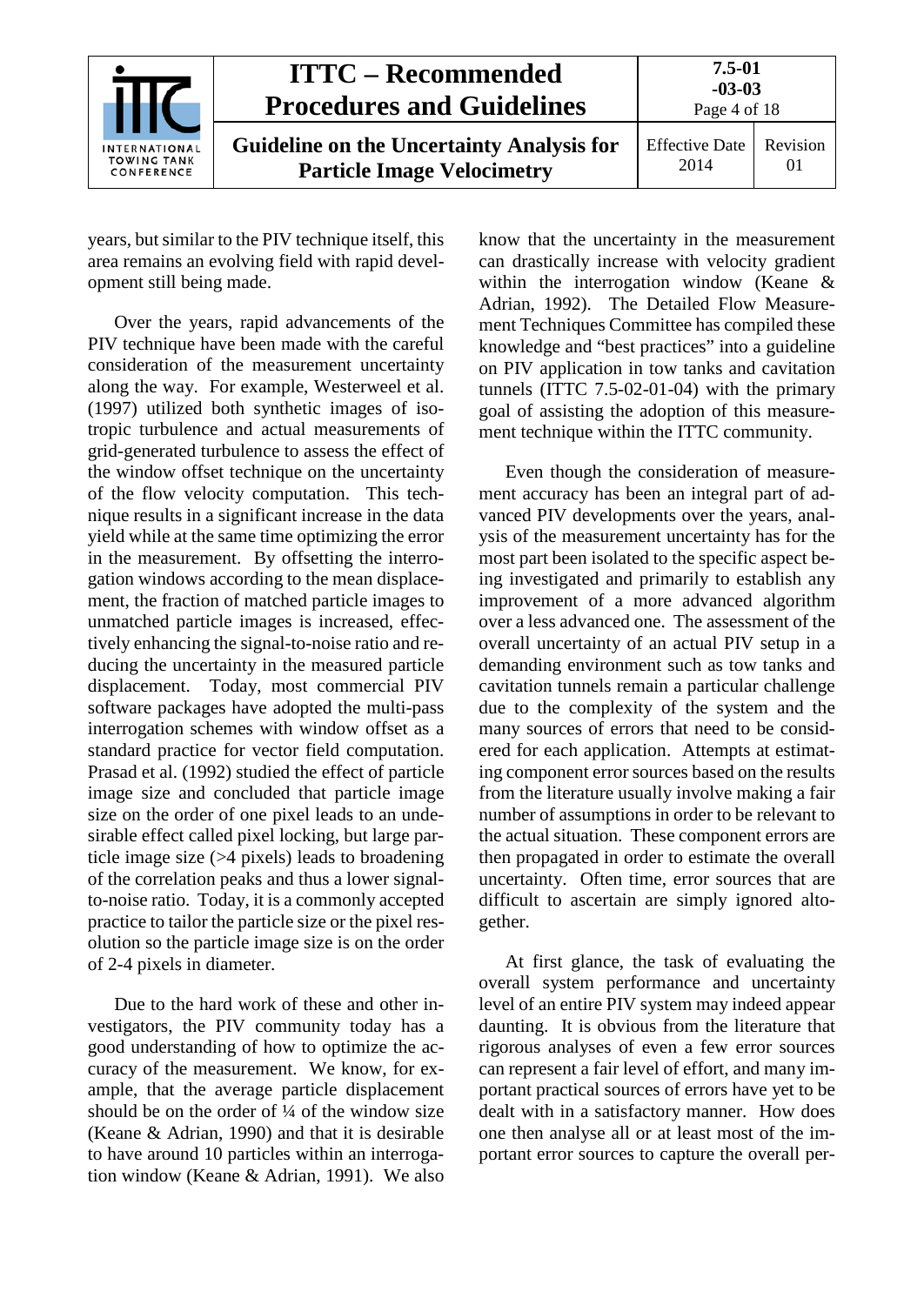|                                                         | <b>ITTC – Recommended</b><br><b>Procedures and Guidelines</b>                         | $7.5 - 01$<br>$-03-03$<br>Page 5 of 18 |                      |
|---------------------------------------------------------|---------------------------------------------------------------------------------------|----------------------------------------|----------------------|
| <b>NTERNATIONAL</b><br><b>TOWING TANK</b><br>CONFERENCE | <b>Guideline on the Uncertainty Analysis for</b><br><b>Particle Image Velocimetry</b> | <b>Effective Date</b><br>2014          | Revision<br>$\Omega$ |

formance and uncertainty of the system in a realistic fashion? A good approach must strike the right balance between scientific rigor and practicality to yield an acceptable estimate of the overall uncertainty without requiring an unrealistic level of effort.

#### <span id="page-4-0"></span>**4. A RANGE OF APPROACH FOR PIV UNCERTAINTY ANALYSIS**

As previously observed, one of the most difficult aspects of PIV uncertainty analysis is the fact that each application of PIV is made unique by the particular setup, the flow of interest, and the intended use of the data. As such, the goal of achieving a step-by-step procedure that can be applied to the uncertainty analysis for all applications of PIV appears to be unrealistic. A more pragmatic approach is to recognize that a range of sound and rigorous methodologies can be applied to address various error sources in PIV, with a specific procedure for each application being determined on a case-by-case basis.

The primary goals of the experiment and the intended use of the data play a large part in dictating the appropriate level of detail for the uncertainty analysis. Is the experiment being performed as part of a phenomenology study to obtain a qualitative understanding of the flow? Or is the absolute quantification of the measured data necessary to determine if a set of engineering criteria is met? Is the measurement being used to validate and certify the use of simulation codes for design and evaluation purposes? While it may be adequate to have only a general estimate of the measurement uncertainty for some of these questions, others may demand a more rigorous approach to quantify the error bounds to a higher degree of fidelity.

There are multiple levels of error sources in PIV that need to be considered:

Level 0, error sources inherent to the PIV technique:These errors include calibration error, perspective error, and error due to the determination of correlation peak between the image pairs. These errors exist even in the most ideal conditions but may vary according to specific optical configurations.

Level 1, error sources inherent to the particular setup: These errors include suboptimal seeding, improper light sheet overlap, bending of support struts while underway, etc. These errors arise due to practical issues associated with a complex experimental setup in tow tanks and cavitation tunnels. In practice, the quality of the measurement is largely determined by how well these error sources are managed.

Level 2, error sources inherent to the flow of interest: These errors include large velocity gradients in the interrogation regions and in-plane and out-of-plane loss of particles between the image pairs. These errors arise due to the particular nature of the flow being measured. For example, a complex vortical flow with large outof-plane motion would exhibit much larger level 2 errors than a low-gradient two-dimensional flow.

There are three broad categories of methodologies that have been used to consider the uncertainty in the measurement for PIV. In addition, some key characteristics of each methodology are noted:

- 1. Component error estimation approach
- Individual error sources are estimated and propagated into an overall uncertainty in the measurement.
- The typical method is to estimate the uncertainty level analytically; however, a number of error sources are not easily estimated, preventing the determination of the overall uncertainty level of the entire system.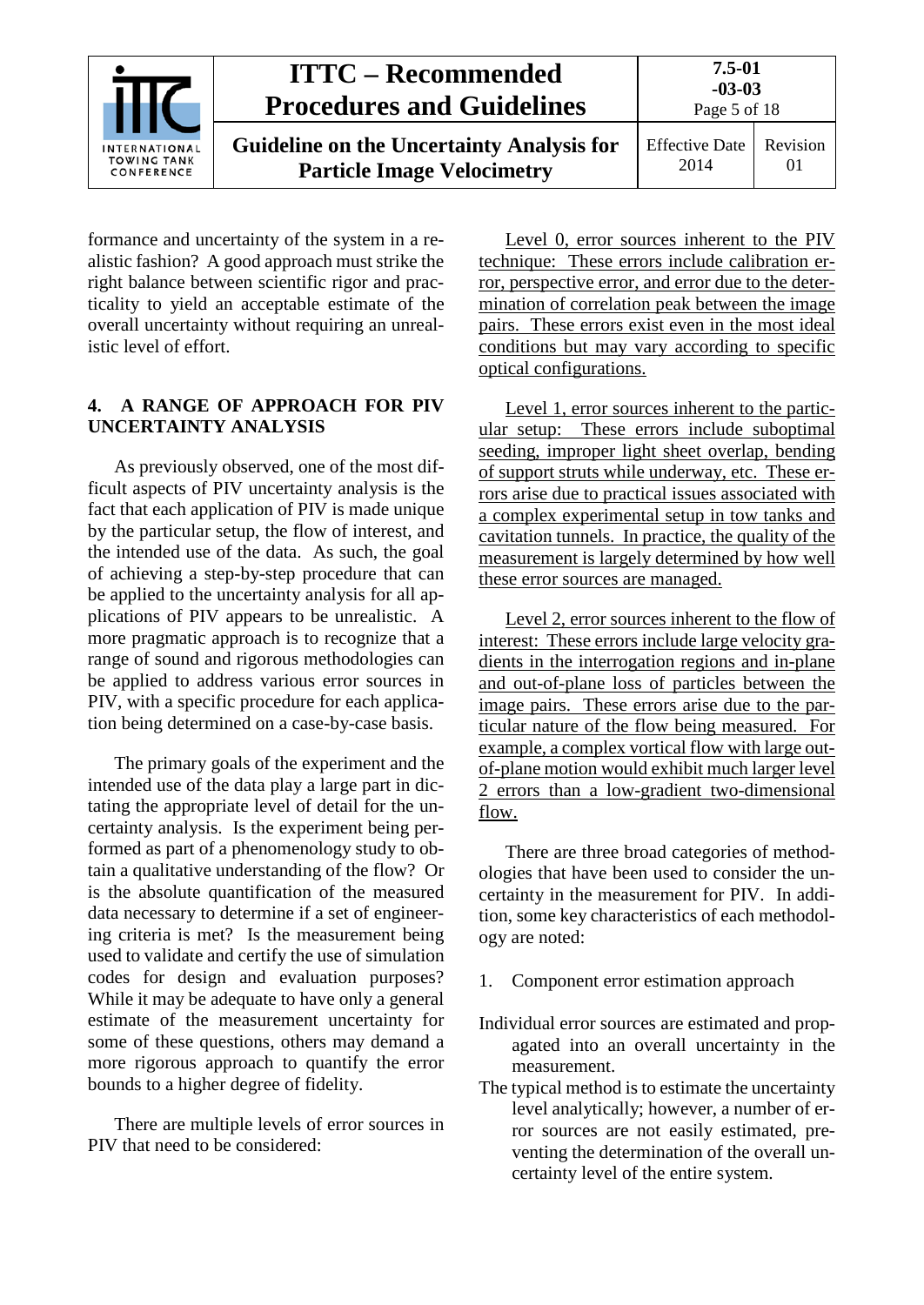

- 2. System-level approach using a simulated PIV setup and synthetic images
	- a) Individual error sources are not separately determined. Rather a system-level or a sub-system-level determination of the uncertainty level is made using a computer model of the setup and synthetic images of the particle field.
	- b) Since the setup is simulated, the fidelity of the computer model needs to be validated. The validation can be performed by comparing the images from the simulation outputs to those from the physical setup.
	- c) It is possible to analyse flow-based errors due to large velocity magnitude and gradients, including the effects of inplane and out-of-plane particle loss.
	- d) It is possible to analyse image-based errors due to sub-optimal seeding density, particle image size, and image pixelization. Attempts can be made to estimate these variables in the actual PIV images and quantify uncertainty level on a vector-by-vector basis.
	- e) It is possible to utilize this approach in the optimization of the PIV optical setup.
- 3. System-level approach using the actual physical PIV setup
	- a) Individual error sources are not separately determined. Rather a system-level or a sub-system-level determination of the uncertainty level is made with the actual PIV setup.
	- b) Analysis is limited to simple flows, such as uniform flow, as a complex flow in the physical world is not known a priori. For example, the PIV system can be towed through quiescent fluid (with no test model present) and results compared with an assumed uniform flow.
- c) This approach can be used with complementary measurements (e.g. LDV, hotwire, etc) in order to increase the level of confidence of the analysis.
- d) Analysis relies on the use of the actual setup, making it impractical in the experimental design stage.

#### <span id="page-5-0"></span>**4.1 Component Error Estimation Approach**

The traditional manner in which one considers the uncertainty in an experimental measurement is to assume that the desired result is described by a data-reduction equation with a number of dependent variables of the form:

$$
r = r(X_1, X_2, ..., X_j),
$$
 (1)

and the uncertainty in the result is given by

$$
U_r^2 = \left(\frac{\partial r}{\partial x_1}\right)^2 U_{X_1}^2 + \left(\frac{\partial r}{\partial x_2}\right)^2 U_{X_2}^2 + \dots + \left(\frac{\partial r}{\partial x_j}\right)^2 U_{X_j}^2.
$$
\n(2)

A typical form of the data reduction equation for a PIV measurement of the flow speed *u* is given by:

$$
u = M(\Delta X/\Delta t) + \delta u,\tag{3}
$$

where  $\Delta X$  represents the displacement of the particle images typically based upon the crosscorrelation technique,  $\Delta t$  is the time interval between successive images,  $M$  is the magnification factor, and  $\delta u$  is additional errors due to particle lag and the projection procedure from the 3-D physical space to the 2-D image plane. Major error sources are identified and estimated that would contribute to the uncertainty in the determination of each dependent variable. These error sources are then combined into the overall uncertainty level of the system using Equation (2).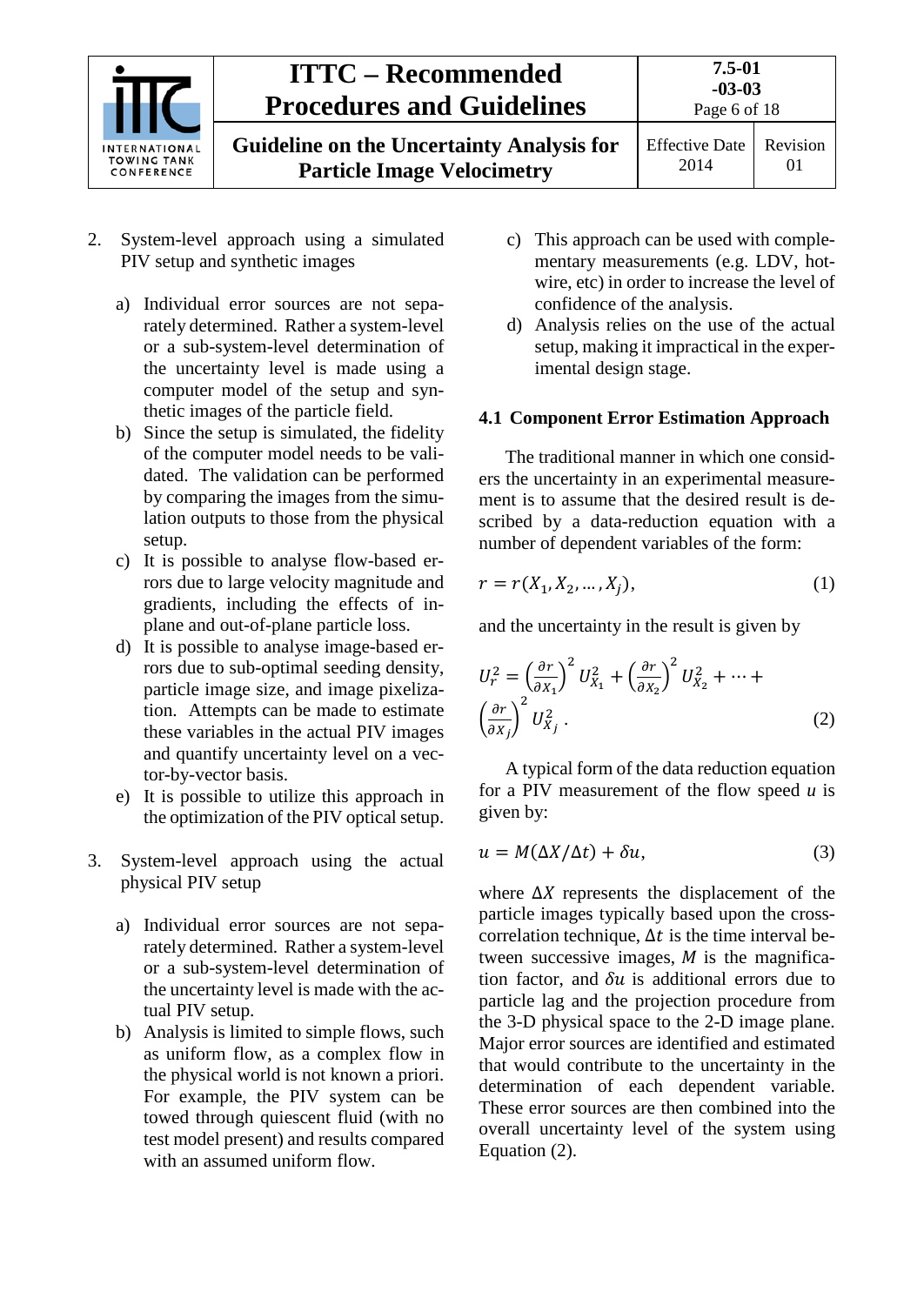

Even though it is helpful to think of PIV measurements from this conceptual viewpoint, in actual applications, there are many interdependent error sources that are not amenable to be described in such a manner. When one considers the process of implementing a PIV measurement from end to end, as graphically represented in Figure 1, it is clear that the contribution to one error component can come from a number of steps in the process. For example, the error in the determination of  $\Delta X$  depends on a large number of factors. The experimental setup plays a large role, with the quality of the measurement being dependent on how well the 3-D physical space is imaged onto the 2-D image space, how much of the in-plane velocity is biased by the out-of-plane component, and how well the laser sheet is aligned with the tow direction and the calibration target, etc. The conduct of the experiment also plays a critical part, with the quality of the measurement being dependent on how well the flow is seeded, how long one waits between carriage passes for the turbulence level to subside, and how stiff the support struts are and whether the system bends or vibrates while being towed, etc. Then once the raw images are collected, the process of calculating  $\Delta X$  itself involves the selection from a range of different correlation schemes and windowing techniques, which could significantly affect the calculated results. Outside of the core PIV vector computation, the manner in which the post-processing schemes are applied to remove outliers and replace them with secondary vectors could affect the results and introduce its own errors.

However, there are a number of error sources which could be effectively analysed by the component estimation approach:

#### Particle lag

PIV is a flow-field measurement system, based upon the determination of the displacement of tracer particles within the flow, with the fundamental assumption that the particles faithfully follow the flow. In reality, the particles will experience some velocity lag in the presence of flow acceleration when the particle density is different from that of the surrounding fluid. The velocity lag can be estimated from the following equation (Raffel et al., 1998):

$$
\Delta u = d_p^2 \frac{(\rho_p - \rho)}{18\mu} a \qquad , \qquad (4)
$$

where  $d_p$  is the particle diameter, and  $\rho_p$  is the particle density, and *a* is the local fluid acceleration. For most water-borne applications, the velocity lag is a small error source.

#### Timing error

Considering the data reduction equation presented in Equation (3), two sources contribute to the error in  $\Delta t$ : the timing fluctuation from the delay generator and the uncertainty in the pulse timing associated with the laser itself. The total uncertainty in timing can be estimated with using the root sum square of the two sources, and the absolute sensitivity coefficient due to the timing error is given by Equation (5).

$$
\frac{\partial u}{\partial(\Delta t)} = -\left(\frac{1}{\Delta t}\right)u\tag{5}
$$

Typically, contribution to the uncertainty in flow velocity from timing is negligible for modern delay generators and pulse lasers.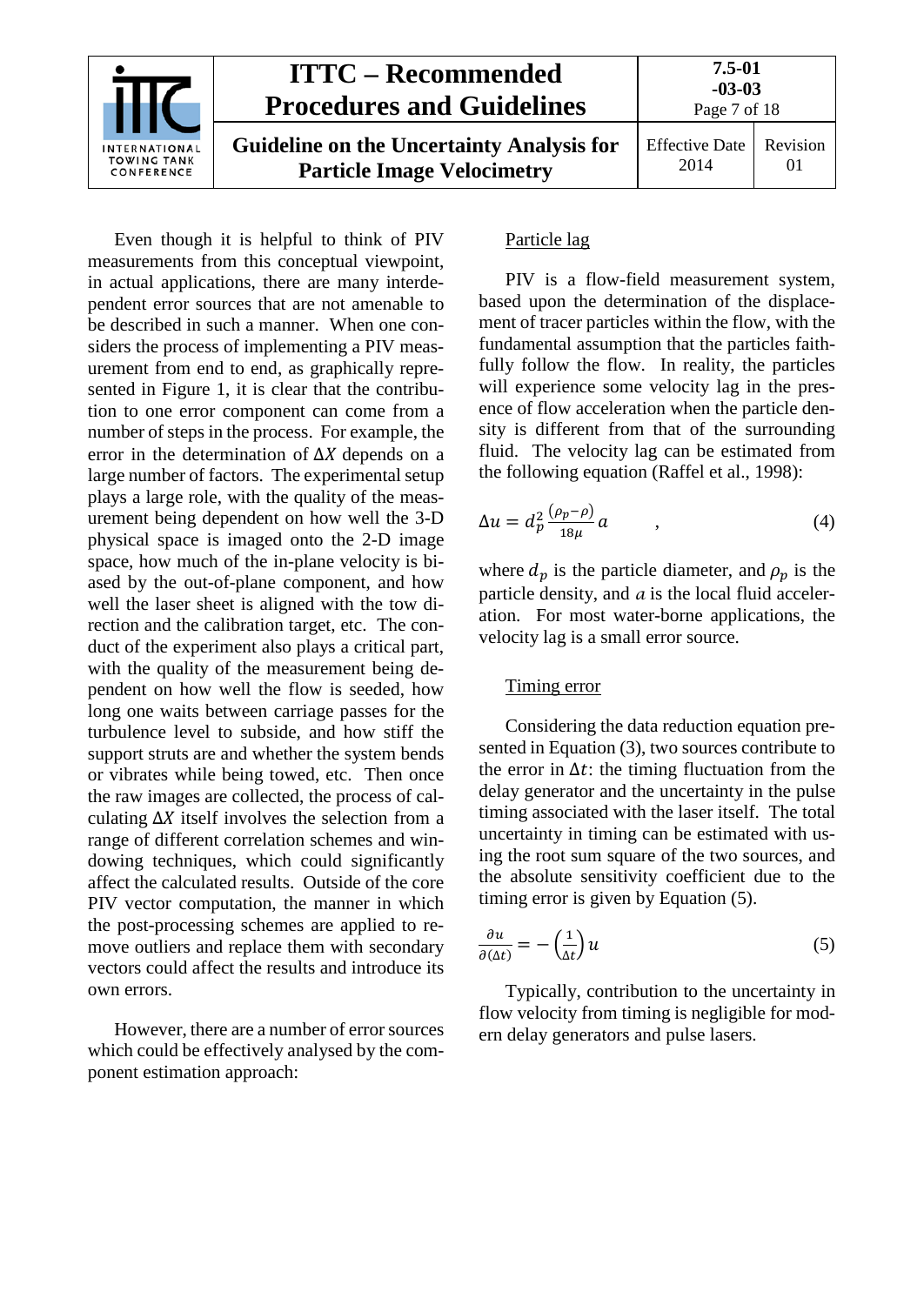



Fig. 1 Flow chart of PIV from the uncertainty analysis viewpoint

#### Experimental installation and other facilityrelated Issues

Apart from the errors due to the PIV measurement system, the installation of the experiment and other facility-related issues can ultimately cause the error in the velocity measurement itself. These errors include the misalignment of the model (causing a different flow than the desired one), precision of speed control (leading to error in the reference velocity), and blockage effect or other facility bias (affecting the flow of interest). It is important to estimate the magnitude of these errors and propagate them into the overall uncertainty of the experimental campaign.

#### <span id="page-7-0"></span>**4.2 System-Level Approach Using a Simulated PIV Setup and Synthetic Images**

An alternative approach that has been used widely to study elemental error sources in PIV involves the use of a simulated PIV system and synthetic images (Westerweel, 1993; Keane & Adrian, 1990, 1991, 1992; Willert, 1996; Stalisnas et al., 2003, 2005, 2008). The first image of the PIV pair is generated by modelling a random distribution of particles within a fluid volume. The flow is assumed to be known, and the second image is generated by advecting the particles from the first image by a displacement equal to the product of the local flow velocity and  $\Delta t$ . The synthetic image pair is used as an input to the PIV algorithm, and the vector field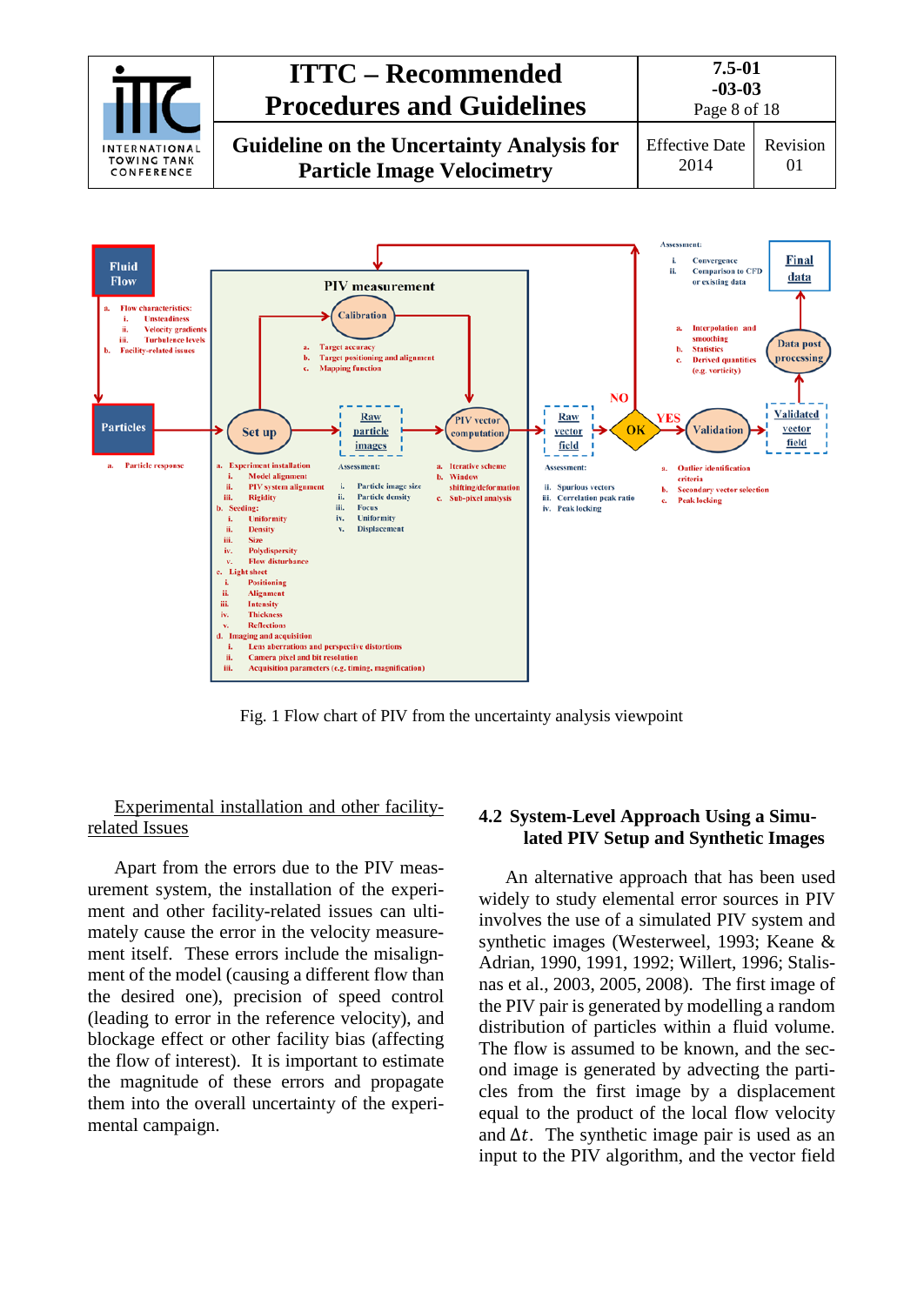

is calculated and compared to the known solution. In general, the simulations are performed using a simplified simulated PIV setup (simple imaging of a two-dimensional flow with constant magnification and no lens distortion), and simple canonical flows (uniform flow, shear flow, rotational flow, isotropic turbulent flow, etc). Typically, the primary goal is to reach general conclusions on the effects of the parameters of interest and not to evaluate the uncertainty level of a realistic setup. A single parameter is varied at a time, and a large number of simulations are performed to assess the mean and distribution of the results, and the simulations are compared to the known solution for the evaluation of the systematic and random uncertainties. These types of Monte Carlo simulations have been successfully used to study the effects of particle size and density, magnitude of velocity and shear, and the efficacy of various imageevaluation algorithms.

This approach can be extended to assess the overall uncertainty level of a realistic PIV setup. Rather than modelling the system as a simple system to isolate the effect of varying a parameter, the current purpose is to simulate the system as realistically as practical and evaluate the uncertainty level of the system as a whole. The steps that are required are the following:

Selection of a known flow: A range of options is possible, from canonical flows (to determine Level 1 errors) to the flow of interest itself (to determine Level 2 errors). A reasonable way to generate the flow of interest may be to use the solution from a CFD computation on the current problem (if the level of fidelity is adequate). For the purpose of performing the uncertainty analysis, the simulated flow of interest needs only to be representative of the actual physical flow.

Modelling of the particle field: The location in physical space  $(X, Y, Z)$ , size  $(d_n)$ , and density of particles within the volume of fluid can be modelled as a uniformly distributed field of particles of a certain size range. The location of each particle is random, and the size may include polydispersity as appropriate.

Modelling of the illumination field: The intensity of the laser illumination can be modelled using varying degrees of realism. The simplest case is uniform intensity. A more realistic model of the laser sheet may have a Gaussian intensity profile in the lateral direction, with exponential decay along beam to simulate attenuation in water. Across sheet, the laser power distribution would be the laser beam profile. In general, the model of the illumination field would return a local illumination intensity as a function of location in three dimensional space:  $I_{illum}(X, Y, Z)$ . Modelling the illumination field in three-dimensional space is crucial to capture the effect of out-of-plane particle loss.

Modelling of the particle image intensity distribution: A well-established approach is to model the intensity distribution of a particle image using a Gaussian intensity profile (Raffel et al., 1998):

$$
I(x, y, z) = I_0 exp \left[ \frac{-(x - x_0)^2 - (y - y_0)^2}{(1/8)d_\tau^2} \right]
$$
 (6)

where  $(x, y, z)$  denotes the position in the image plane. The peak intensity,  $I(x, y, z)$ , can be modelled as a product of the local illumination intensity and the efficiency factor *q*, which is a measure of how efficient the incident light is scattered by the particles and imaged onto the sensor:

$$
I_o(x, y, z) = q * I_{illum}(X, Y, Z) . \qquad (7)
$$

The efficiency *q* is a function of a number of parameters, including particle size, lens aperture, sensitive of the imager, etc. The most practical way to determine *q* is through a calibration process using actual images. The particle image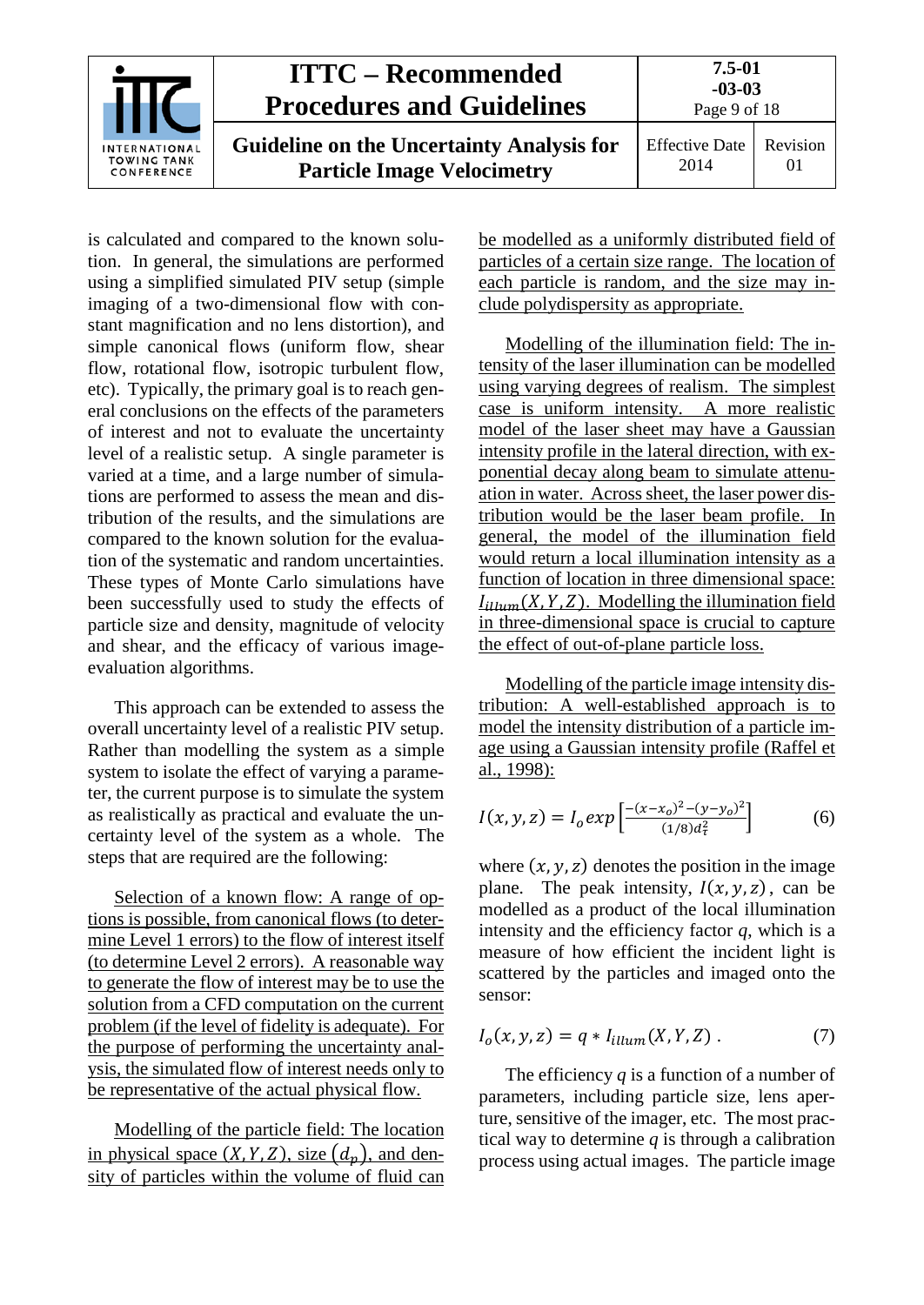

diameter  $d_{\tau}$  can be estimated using the following formula (Adrian & Yao, 1985):

$$
d_{\tau} = \sqrt{\left(Md_p\right)^2 + d_{diff}^2} \,,\tag{8}
$$

where *M* is the local magnification factor.  $d_{diff}$ is the diffraction-limited minimum image diameter, approximated by the following formula:

$$
d_{diff} = 2.44 f_{\#}(M+1)\lambda , \qquad (9)
$$

where  $f_{\#}$  is the lens f-number, and  $\lambda$  is the wavelength of the incident light.

Modelling of the imaging system: The model of the imaging system should realistically represent the manner in which the light distribution in the physical space gets imaged onto the image space. For a simple 2D2C system in which the lens axis is perpendicular to the light sheet, it is reasonable to simply use a uniform magnification ratio throughout the entire image:  $(x, y) =$  $M * (X, Y)$ . The out-of-plane axis is simply ignored.

In the case where the lens axis is not perpendicular to the light sheet or in SPIV applications where the plane of measurement is viewed from a large oblique angle, the situation is more complex. In addition, for underwater applications, another factor which complicates the modelling is the step changes in the indices of refraction as light travels through water and the optical window before it gets imaged by the lens and recorded on the CCD. A simple approach to model a complex imaging system typical in an underwater SPIV setup is presented in Appendix A.

Modelling of the image recording: The model of the image recording primarily involved the pixelization of a continuous distribution of imaged light onto a discrete light-sensitive sensor array. The continuous light distribution can be piecewise integrated onto the light sensitive portion of each pixel and registered as an integer value in the range of 0 to  $2^N - 1$ . where *N* is the number of bits of the camera A/D converter. A more sophisticated image recording model may take into account the fact that for a complex imaging system, a physical plane may get imaged onto a curve, and therefore a portion of the image may be slightly out of focus.

Once the PIV setup has been successfully modelled, it is important to evaluate the quality of the model by comparing the synthetic images with the actual images obtained by the physical setup. Two types of images can be compared: image of a particle field and image of a calibration target. Comparison of the simulated image to the actual image of the calibration target provides the ability to assess the imaging model, and comparison of the particle field images provides additional information on how well the particle size and density are modelled. And by comparing the relative intensity of the particles between the simulated and the actual images, one can accurately quantify the efficiency factor *q*.

Once the model of the PIV setup is verified to be a good representation of the actual physical setup, the system-level uncertainty analysis of the PIV system can be performed. If one makes the assumptions that the particles faithfully follow the flow or the error due to velocity lag can be quantified and that the errors due to experimental installation or facility issues are small or can be quantified (and propagated later), then a reasonable boundary of the modelled system may be the combination of the "PIV measurement" step (green box as represented in Figure 1) and the "validation" step.

At this point, "setup" in Figure 1 is simulated by steps 3-6; "raw particle images" are modelled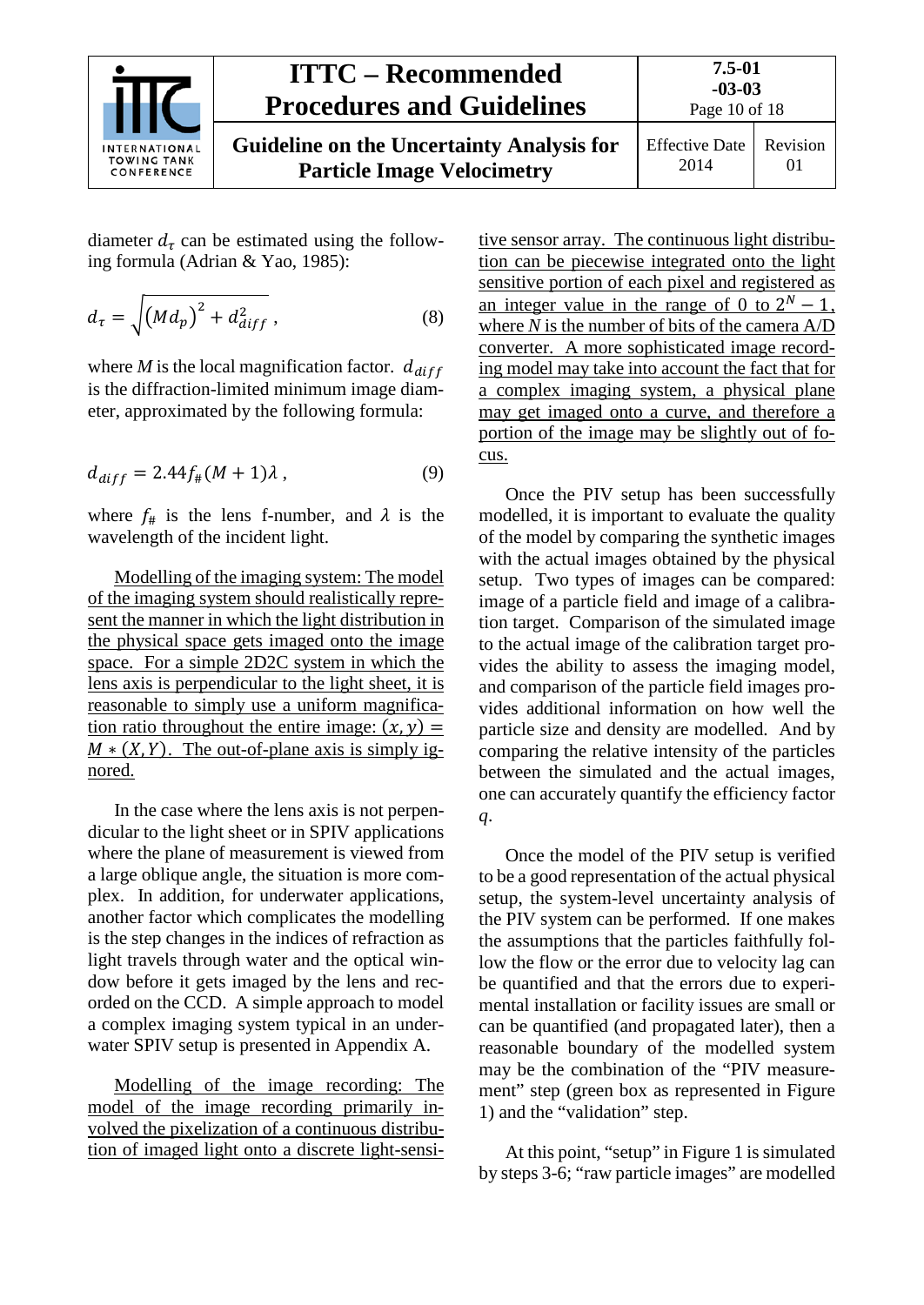

by the synthetic images of the particle field; "calibration" involves the generation of synthetic images of the calibration target and providing these as inputs into calibration module within the actual PIV software package; "PIV vector computation" means exercising the vector computation module within PIV software package to compute the velocity field from the synthetic images; and "validation" means exercising the vector validation module that performs outlier removal and secondary vector replacement within the PIV software package. The flow chart presented in Figure 2 illustrates the system-level approach using a simulated PIV setup from a modelling and software implementation standpoint.

It is possible, using the model of the PIV setup and the actual PIV software package to explore most of the items listed in red in Figure 1. Again, it is important to note that a critical evaluation needs to be performed on a case-by-case basis to determine the appropriate scope of the simulation. For example, if the measurement is performed in a small cavitation tunnel where uniform seeding is readily achieved, one may assume optimal seeding and focus instead on other error sources that may be dominant in the experiment. For tow tank applications, seeding is more difficult and image-based errors due to non-optimal seeding may need to be explored.

#### <span id="page-10-0"></span>**4.3 System-Level Approach Using the Actual Physical PIV Setup**

Another approach which can be taken to evaluate the uncertainty of the system involves the use of the physical PIV system itself (Willert, 1996). Assuming that a known physical flow can be generated in a reliable fashion, one can perform an actual PIV measurement and compare the results with the assumed-known flow. Typically, in a tow tank, a quiescent flow can be set up by seeding the fluid volume and allowing the turbulence to subside to an acceptable level. The PIV system can then be towed at a known velocity to generate a uniform flow. In a cavitation tunnel, the tunnel can be operated at a steady speed with no model present. This technique represents a good way to baseline the performance of the system in an idealized situation but cannot capture error sources such as those arising from a complex flows and practical issues such as non-optimal seeding. And since the technique relies on the use of the actual physical setup, the approach cannot be used to evaluate the uncertainty level of a conceptual system during the experimental design stage.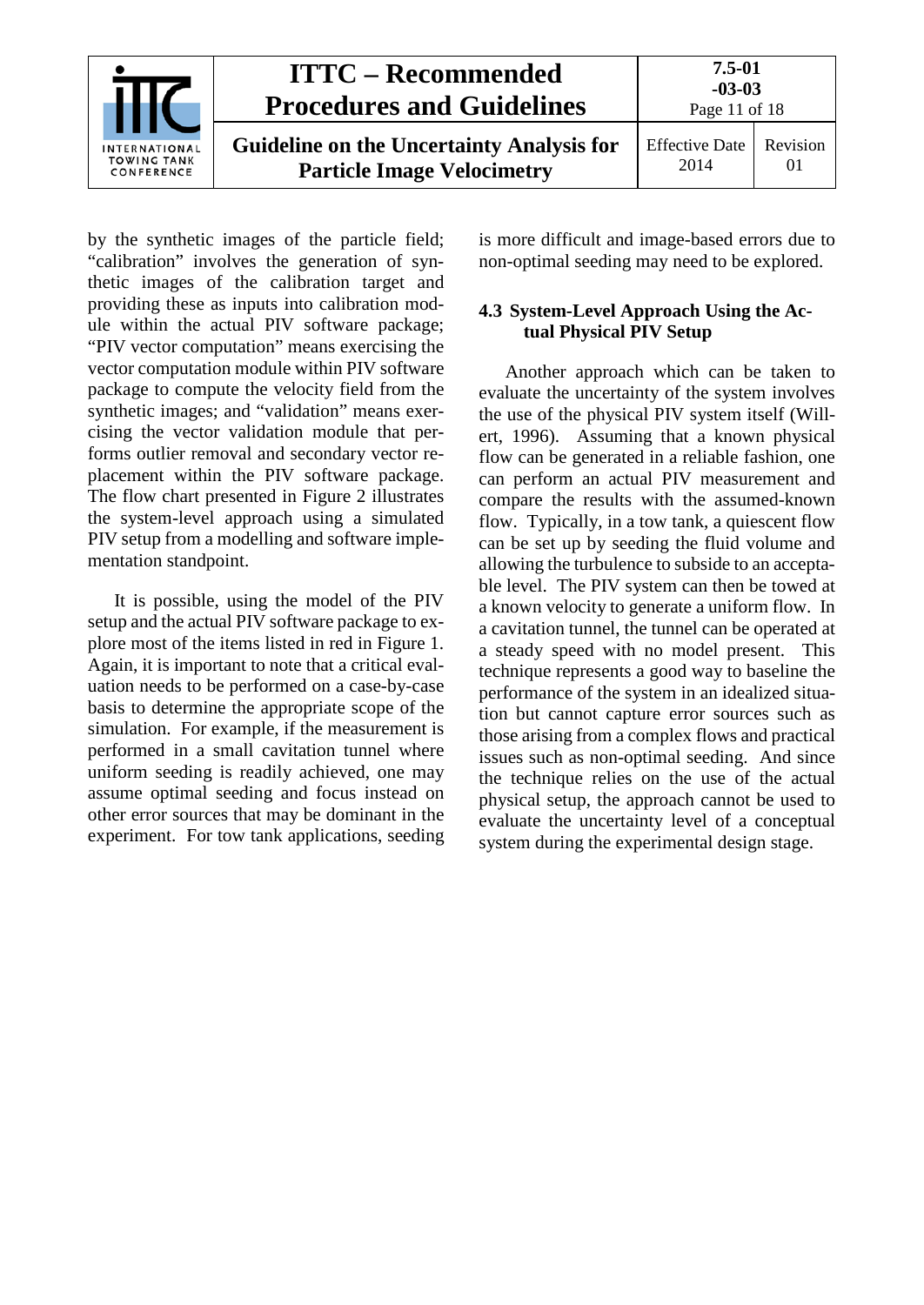



Figure 2: Flow chart illustrating the system-level approach using a simulated PIV setup

#### <span id="page-11-0"></span>**5. ASSESSMENT OF THE OVERALL UNCERTAINTY FOR PIV MEASURE-MENT**

In Section 4, the benefits and drawbacks for the component error estimation approach, the system-level approach using a simulated PIV setup, and the system-level approach using an actual PIV setup are discussed. For each specific application, it is important to determine how these approaches can be effectively used to determine the overall uncertainty of the PIV measurement.

A reasonable approach is the following:

- 1. Utilize the component error estimation approach as much as possible. In particular, this approach is appropriate for error sources that are distinct from the rest of the system and can be readily estimated analytically. The magnitude of each of the error sources is denoted as  $U_{X1}, U_{X2}, U_{X3}, ...$
- 2. Perform Monte Carlo simulations to evaluate the systematic and random uncertainty of the system using the simulated PIV setup with canonical flows or the flow of interest. The overall uncertainty from this step is denoted as  $U_{\rm{sys}}$ .
- 3. Repeat step (2) with a simplified flow that can be reliably duplicated with the physical PIV setup. The overall uncertainty from this step is denoted as  $U_{sim}$ .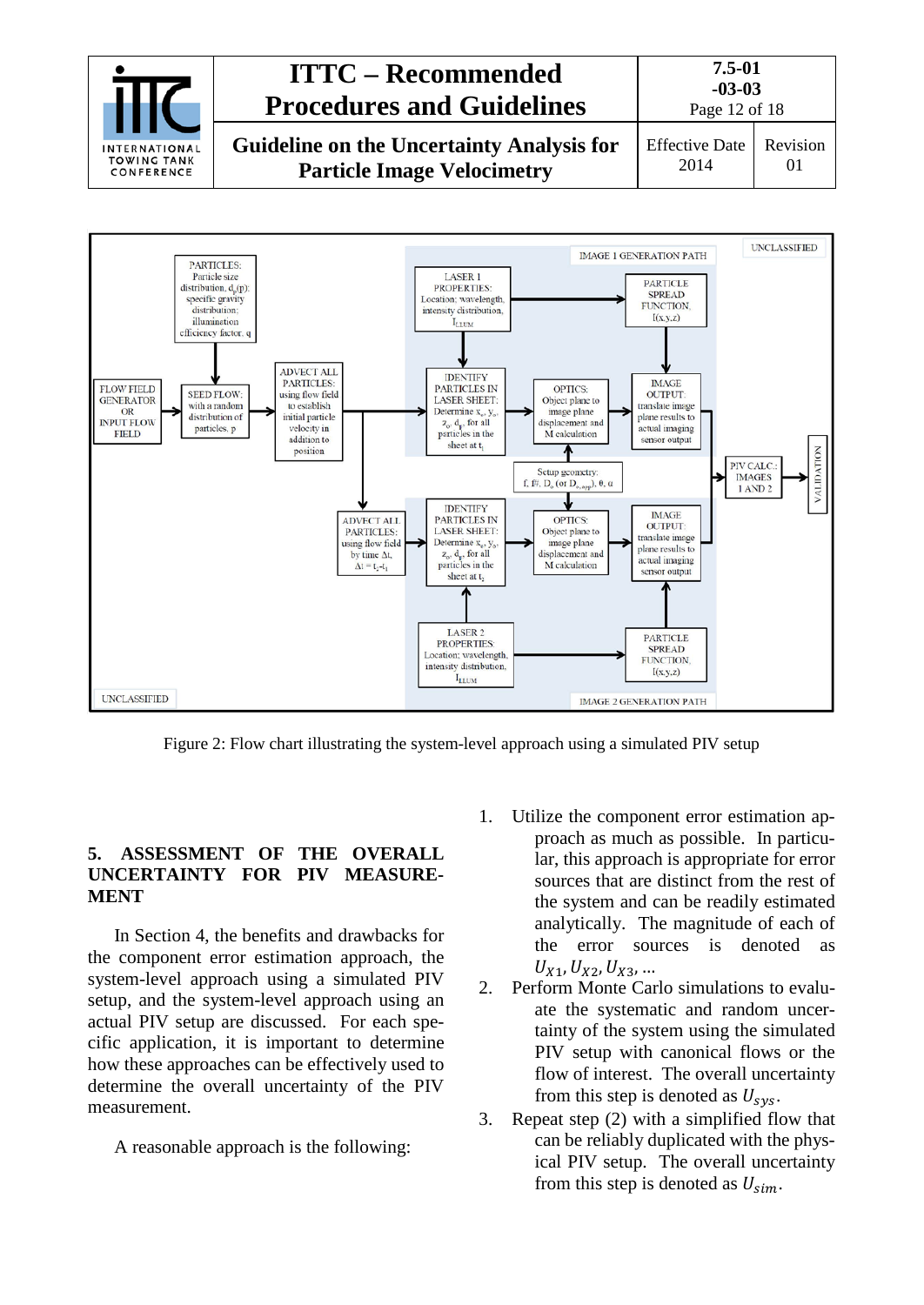

**Guideline on the Uncertainty Analysis for Particle Image Velocimetry**

- 4. Perform a physical measurement of the simplified flow to determine the baseline uncertainty level of the physical system. The overall uncertainty from this step is denoted as  $U_{phy}$ .
- 5. The difference between  $U_{sim}$  and  $U_{phy}$  provides a good estimate for the modelling error of the simulated setup, denoted as  $U_{model}$ .
- 6. Propagate the uncertainties estimated with the component error estimation approach with the simulated system-level error and the error due to modelling of the simulated system:

 $U^2 = U_{X1}^2 + U_{X2}^2 + U_{X3}^2 + \dots + U_{sys}^2 + U_{mode}^2$ .  $(10)$ 

### <span id="page-12-0"></span>**6. IMPLEMENTING AND VALIDATING THE SYSTEM-LEVEL APPROACH FOR PIV UNCERTAINTY ANALYSIS**

In this guideline, the Detailed Flow Measurement Techniques Committee has outlined a pragmatic approach that considers the overall uncertainty level of a PIV measurement in a realistic test environment. The proposed approach needs to be fully implemented and evaluated in a rigorous fashion.

### <span id="page-12-1"></span>**7. REFERENCES**

- Adrian, R.J., Yao, C.S., 1985, "Pulsed laser technique application to liquid and gaseous flows and the scattering power of seed materials," Appl. Optics, vol. 24, pp. 44–52.
- Harrison, E.L., Atsavapranee, P., 2014, "Optics optimization calculations for particle image velocimetry (PIV) torpedo design: Scheimpflug mechanism," Naval Surface

Warfare Center Carderock Division Hydromechanics Directorate Technical Report, NSWCCD-80-TR-2014/xxx.

- Keane, R.D., Adrian, R.J., 1990, "Optimization of particle image velocimeters. Part I: Double pulsed systems," Meas. Sci Technol., vol. 1, pp. 1202–1215.
- Keane, R.D., Adrian, R.J., 1991, "Optimization of particle image velocimeters. Part II: Multiple pulsed systems," Meas. Sci Technol., vol. 2, pp. 963–974.
- Keane, R.D., Adrian, R.J., 1992, "Theory of cross-correlation analysis of PIV images," Applied Scientific Research, vol. 49, pp. 191–215.
- Lawson, N. and Wu, J., 1997a, "Three-dimensional particle image velocimetry: error analysis of stereoscopic techniques," Meas. Sci Technol., vol. 8, pp. 894–900.
- Lawson, N. and Wu, J., 1997b, "Three-dimensional particle image velocimetry: experimental error analysis of a digital angular stereoscopic system," Meas. Sci Technol., vol. 8, pp.1455–1464
- Prasad A.K. and Jensen K., 1995, "Scheimpflug stereocamera for particle image velocimetry in liquid flows", Appl. Optics, Vol. 34, No. 30, pp. 7092–7099.
- Prasad A.K., Adrian R.J., Landreth C.C., Offutt P.W., 1992, "Effect of resolution on the speed and accuracy of particle image velocimetry interrogation", Experiments in Fluids, Vol. 13, pp. 105–116.
- Raffel, M., Willert, C., Kompenhans, J., 1998, "Particle Image Velocimetry," Springer ISBN 3-540-63683-8.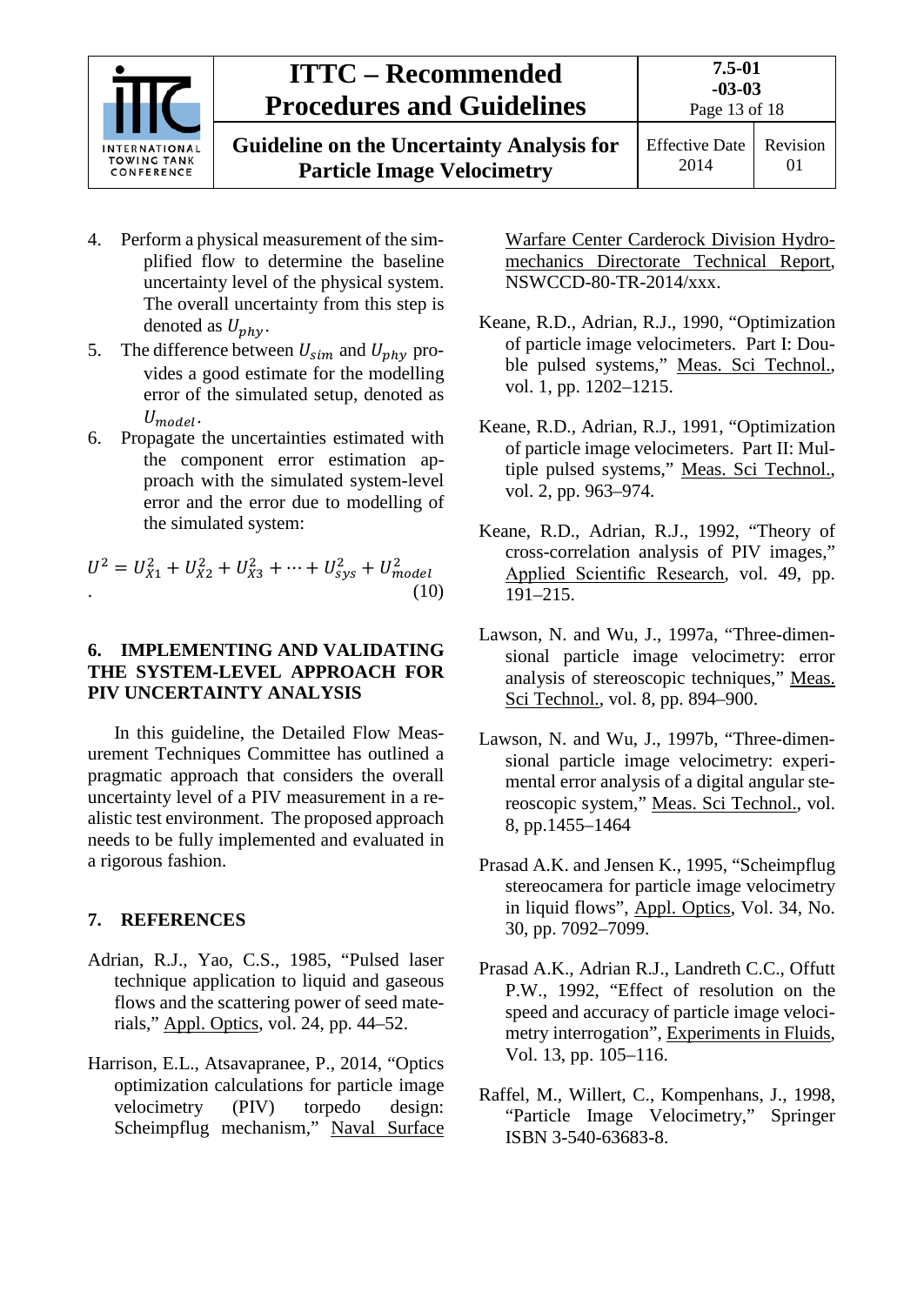

**Guideline on the Uncertainty Analysis for Particle Image Velocimetry**

Effective Date 2014 Revision 01

- Stanislas, M., Okamoto, K. and Kähler, C., 2003, "Main results of the First International PIV Challenge," Meas. Sci Technol., vol. 14, pp. R63–R89.
- Stanislas, M., Okamoto, K., Kähler, C. and Westerweel, J., 2005, "Main results of the Second International PIV Challenge," Exp. Fluids, vol. 39, pp. 170–191.
- Stanislas, M., Okamoto, K., Kähler, C., Westerweel, J. and Scarano, F., 2008, "Main results of the Third International PIV Challenge," Exp. Fluids, vol. 45, pp. 27–71.
- van Doorne, C.W.H. and Westerweel, J., 2007, "Measurement of laminar, transitional and turbulent pipe flow using Stereoscopic-PIV," Exp. Fluids, vol. 42, pp. 213–227.
- Westerweel, J., Dabiri, D., and Gharib, M., 1997, "The effect of a discrete window offset on the accuracy of cross-correlation analysis of PIV recordings," Exp. Fluids, vol. 23, pp. 20–28.
- Willert, C., 1996, "The fully digital evaluation of photographic PIV recordings," Appl. Sci. Res., vol. 56, pp. 79–102.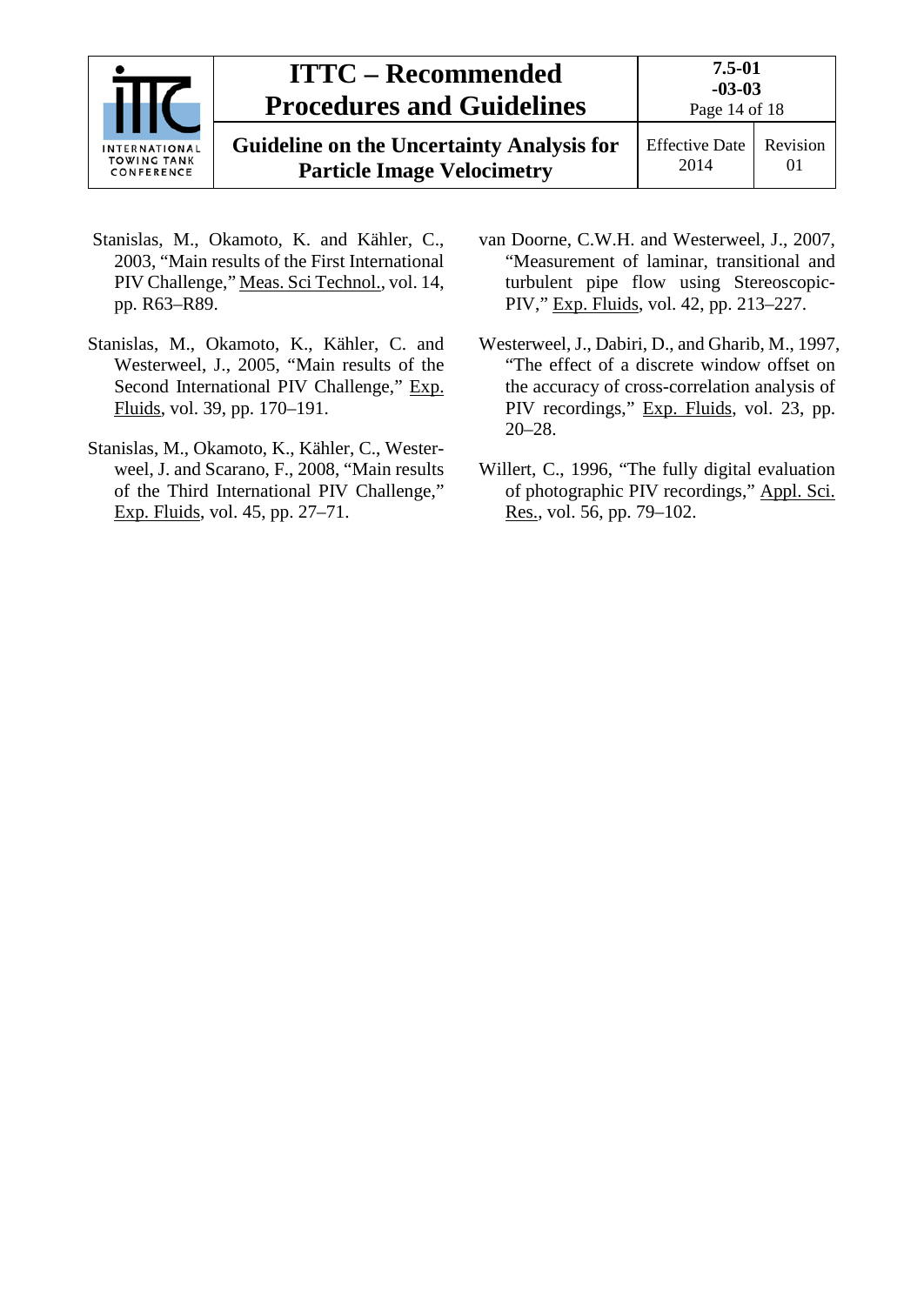|                                                          | <b>ITTC – Recommended</b><br><b>Procedures and Guidelines</b>                         | $7.5 - 01$<br>$-03-03$<br>Page 15 of 18 |                |
|----------------------------------------------------------|---------------------------------------------------------------------------------------|-----------------------------------------|----------------|
| <b>INTERNATIONAL</b><br><b>TOWING TANK</b><br>CONFERENCE | <b>Guideline on the Uncertainty Analysis for</b><br><b>Particle Image Velocimetry</b> | <b>Effective Date</b><br>2014           | Revision<br>01 |

#### <span id="page-14-0"></span>**: A SIMPLE MODEL FOR AN SPIV IMAGING SYSTEM**

Geometrical description of an SPIV camera with a Scheimpflug mechanism

Consider the optical configuration presented in Figure 3, which is a representation of the imaging system of one camera in an SPIV setup. A lens images an object plane (light sheet) at an oblique angle, with the lens axis intersecting the origin of the field of view (FOV) at an angle  $\theta$ . The distance along the lens axis to the origin of the FOV, or the nominal object distance, is  $d<sub>o</sub>$ . The imaging system utilizes a Scheimpflug mechanism that allows the lens to be shifted and tilted relative to the image plane. Since the object plane is at an oblique angle to the lens, the ability to shift and tilt the lens allows the object plane to be optimally focused onto the sensor array. This optical arrangement is called the Scheimpflug condition, whereby the object plane, the lens plane, and the image plane are collinear as illustrated in Figure 3.

In order to describe the projection of a point on the object plane onto a point on the CCD, we define three coordinate systems: the object plane coordinate system  $(X, Y, Z)$ , the CCD coordinate system  $(x, y, z)$ , and a coordinate system native to the imaging lens  $(\chi, v, \zeta)$ . For simplicity, we pick point *A* in the object plane with the coordinate  $(0, Y_A, 0)$  and will now describe how to project this point onto the CCD.



Figure 3: Schematic of an SPIV imaging configuration satisfying the Scheimpflug condition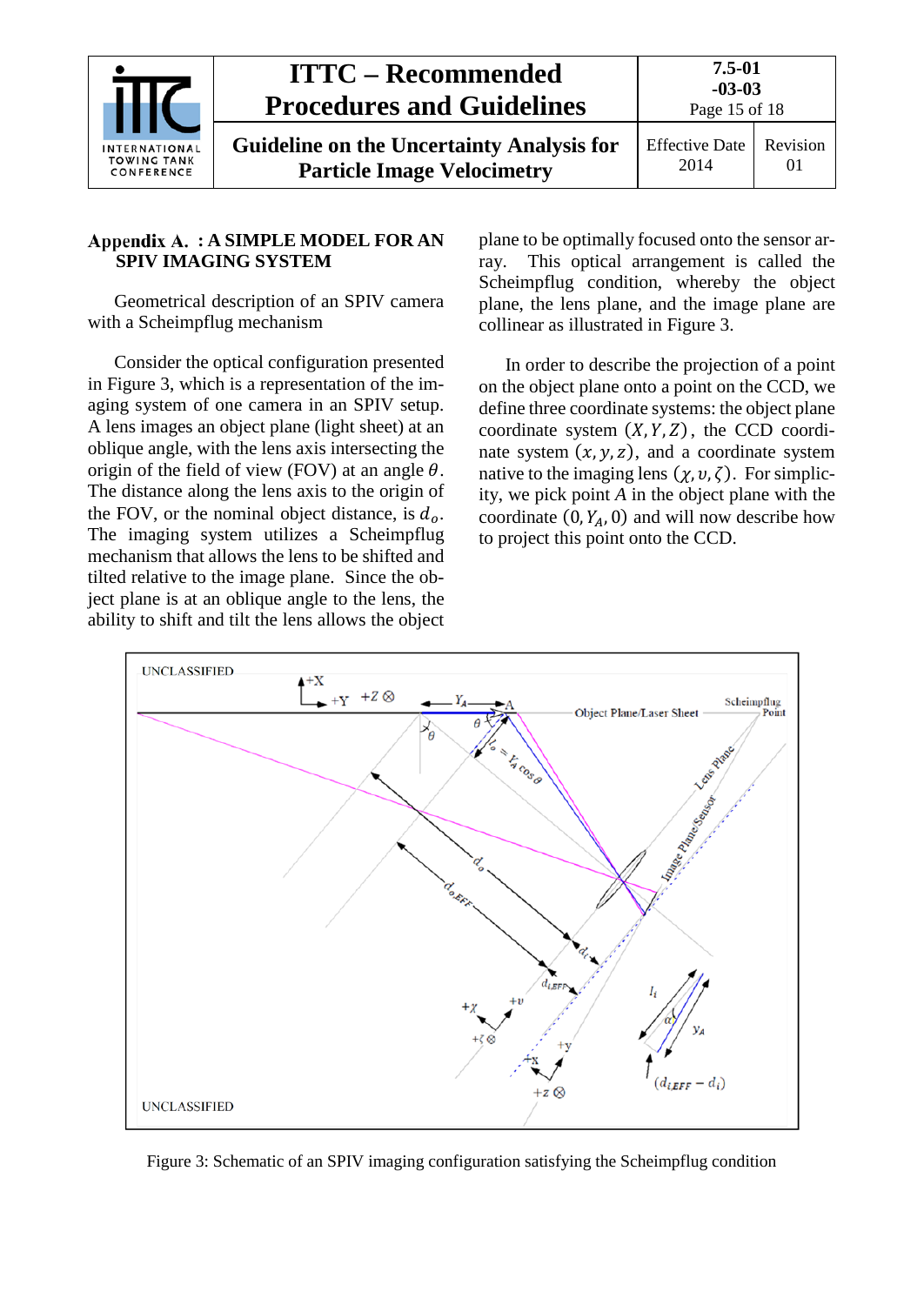

#### **ITTC – Recommended Procedures and Guidelines 7.5-01 -03-03** Page 16 of 18 **Guideline on the Uncertainty Analysis for Particle Image Velocimetry** Effective Date 2014 Revision 01

In the lens coordinate system, we can apply the thin lens equation:

$$
\frac{1}{d_o} + \frac{1}{d_i} = \frac{1}{f} \,. \tag{11}
$$

Therefore, the distance from the lens center to the origin of the CCD, or the nominal image distance, is simply:

$$
d_i = \frac{1}{\left(\frac{1}{f} - \frac{1}{d_0}\right)}\tag{12}
$$

Upon inspection of the diagram in Figure 3, point *A* is at an object distance,

$$
d_{o,EFF} = d_o - Y_A sin\theta , \qquad (13)
$$

in the lens coordinate system, with an object height,

$$
I_o = Y_A \cos \theta. \tag{14}
$$

Using the thin lens equation, we can write the image distance and image height in the lens coordinate system as Equations (15) and (16),

$$
d_{i,EFF} = \frac{1}{\frac{1}{f} - \frac{1}{d_{0,EFF}}} \tag{15}
$$

$$
I_i = \frac{d_{i,EFF}}{d_{o,EFF}} I_o \tag{16}
$$

In the CCD coordinate system, point *A* is projected onto the CCD at  $(0, y_A, 0)$ , where the distance  $y_A$  is given by Equation (17).

$$
y_A = -sgn(Y_A) \sqrt{(d_{i,EFF} - d_i)^2 + I_i^2} \tag{17}
$$

Modelling the index of refraction step changes in underwater applications

In actual underwater applications, the SPIV optical setup is further complicated by the index of refraction step changes, caused by the placement of the camera inside an underwater housing for tow tank applications or the placement of the camera in air looking through the optical window of a cavitation tunnel. For cavitation tunnel applications, a recommended practice is the use of a "water prism," so that the lens is imaged through an air/glass/water interfaces which are parallel to the lens axis.

Harrison & Atsavapranee (2014) describes the full mathematical model of this complex optical setup within the framework of the thin-lens assumption. Figure 4 and 5 show detailed schematics where:

- the object plane and lens plane are collinear
- a water-glass-air interface has a finite thickness, T, and
- the refractive interface is parallel to the lens place but not to the object plane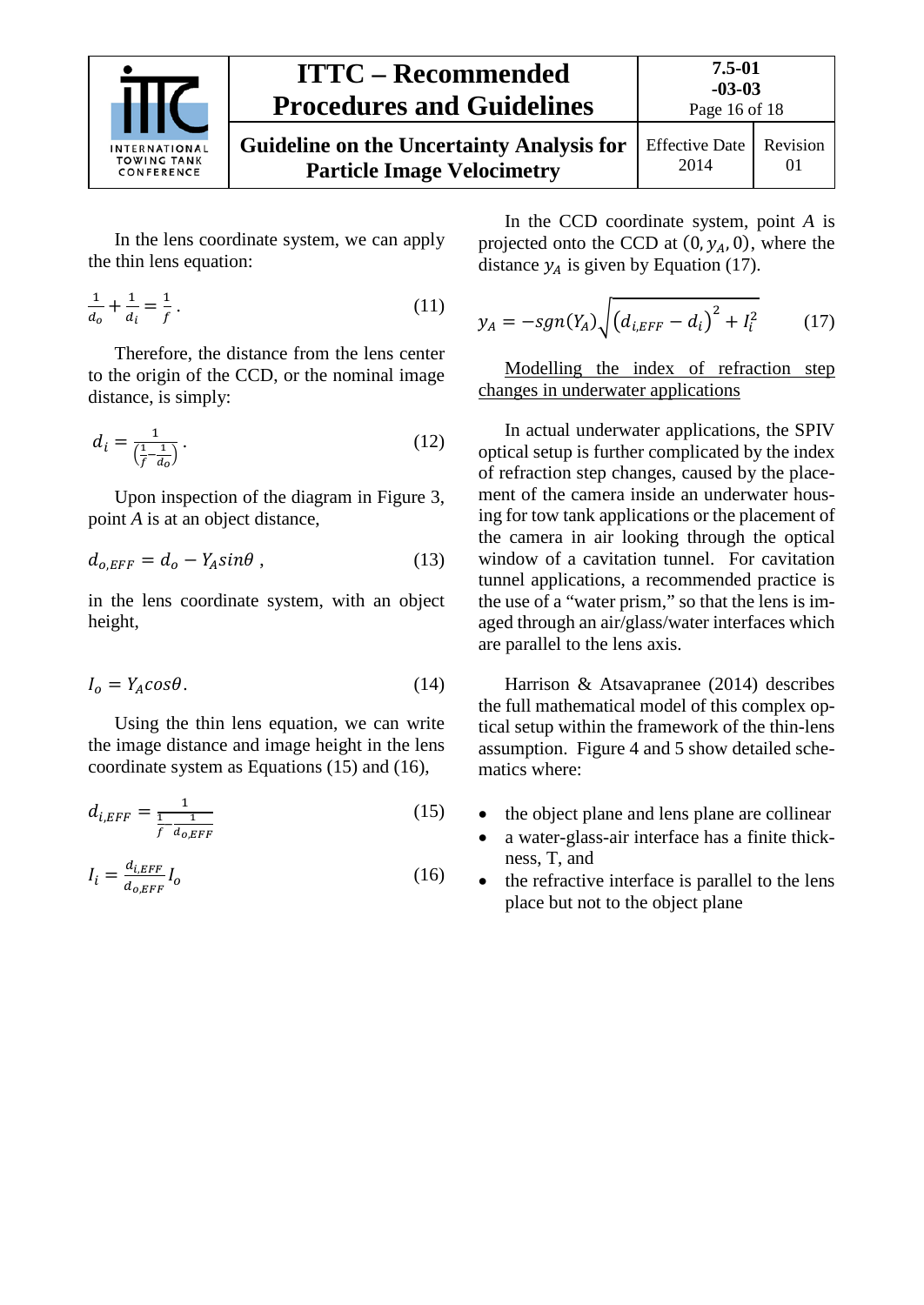



Figure 4: Ray tracing schematic 1 of 2 for an apparent depth calculation with collinear object and lens plane with finite water-glass-air interface



Figure 5: Ray tracing schematic 2 of 2 for an apparent depth calculation with collinear object and lens plane with finite water-glass-air interface